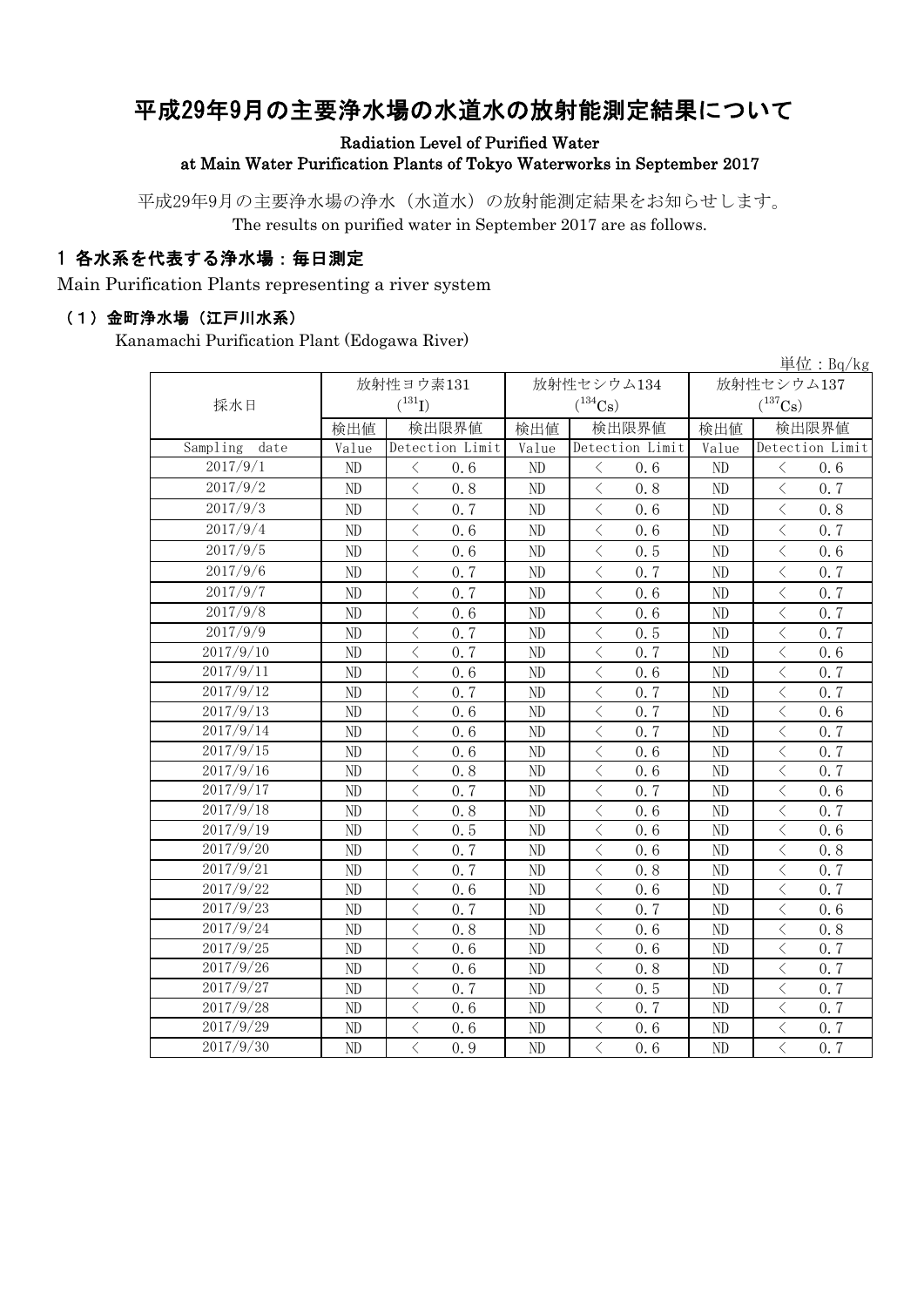### (2)朝霞浄水場 (荒川水系)

Asaka Purification Plant (Arakawa River)

|                  |       |                                          |                 |            |                                          |                 |            |                                                                                                                                                                                                                                                                                                                                                                                                                                                                                                                                                                                                                                                                                    | 単位: Bq/kg       |
|------------------|-------|------------------------------------------|-----------------|------------|------------------------------------------|-----------------|------------|------------------------------------------------------------------------------------------------------------------------------------------------------------------------------------------------------------------------------------------------------------------------------------------------------------------------------------------------------------------------------------------------------------------------------------------------------------------------------------------------------------------------------------------------------------------------------------------------------------------------------------------------------------------------------------|-----------------|
|                  |       | 放射性ヨウ素131                                |                 | 放射性セシウム134 |                                          |                 | 放射性セシウム137 |                                                                                                                                                                                                                                                                                                                                                                                                                                                                                                                                                                                                                                                                                    |                 |
| 採水日              |       | $(^{131}I)$                              |                 |            | $(^{134}\mathrm{Cs})$                    |                 |            | $(^{137}Cs)$                                                                                                                                                                                                                                                                                                                                                                                                                                                                                                                                                                                                                                                                       |                 |
|                  | 検出値   | 検出限界値                                    |                 | 検出値        | 検出限界値                                    |                 | 検出値        | 検出限界値                                                                                                                                                                                                                                                                                                                                                                                                                                                                                                                                                                                                                                                                              |                 |
| Sampling<br>date | Value |                                          | Detection Limit | Value      |                                          | Detection Limit | Value      |                                                                                                                                                                                                                                                                                                                                                                                                                                                                                                                                                                                                                                                                                    | Detection Limit |
| 2017/9/1         | ND    | $\lt$                                    | 0.7             | ND         | $\lt$                                    | 0.6             | ND         | $\lt$                                                                                                                                                                                                                                                                                                                                                                                                                                                                                                                                                                                                                                                                              | 0.6             |
| 2017/9/2         | ND    | $\overline{\left\langle \right\rangle }$ | 0.7             | ND         | $\langle$                                | 0.6             | ND         | $\overline{\left\langle \right. }% ,\left\langle \overline{\left\langle \right. }\right\rangle _{0}\right\langle \left. \overline{\left\langle \right. }\right\rangle _{0}\left\langle \overline{\left\langle \right. }\right\rangle _{0}\left\langle \overline{\left\langle \right. }\right\rangle _{0}\left\langle \overline{\left\langle \right. }\right\rangle _{0}\left\langle \overline{\left\langle \right. }\right\rangle _{0}\left\langle \overline{\left\langle \right. }\right\rangle _{0}\left\langle \overline{\left\langle \right. }\right\rangle _{0}\left\langle \overline{\left\langle \right. }\right\rangle _{0}\left\langle \overline{\left\langle \right. }\$ | 0.6             |
| 2017/9/3         | ND    | $\,$ $\,$ $\,$                           | 0.7             | ND         | $\lt$                                    | 0.6             | ND         | $\lt$                                                                                                                                                                                                                                                                                                                                                                                                                                                                                                                                                                                                                                                                              | 0.8             |
| 2017/9/4         | ND    | $\langle$                                | 0.6             | ND         | $\,$ $\,$ $\,$                           | 0.7             | ND         | $\langle$                                                                                                                                                                                                                                                                                                                                                                                                                                                                                                                                                                                                                                                                          | 0.7             |
| 2017/9/5         | ND    | $\lt$                                    | 0.7             | ND         | $\,$ $\,$ $\,$                           | 0.8             | ND         | $\langle$                                                                                                                                                                                                                                                                                                                                                                                                                                                                                                                                                                                                                                                                          | 0.8             |
| 2017/9/6         | ND    | $\overline{\left\langle \right\rangle }$ | 0.7             | ND         | $\overline{\left\langle \right\rangle }$ | 0.7             | ND         | $\overline{\left\langle \right\rangle }$                                                                                                                                                                                                                                                                                                                                                                                                                                                                                                                                                                                                                                           | 0.7             |
| 2017/9/7         | ND    | $\,$ $\,$ $\,$                           | 0.8             | ND         | $\,$ $\,$ $\,$                           | 0.4             | ND         | $\overline{\left\langle \right\rangle }$                                                                                                                                                                                                                                                                                                                                                                                                                                                                                                                                                                                                                                           | 0.7             |
| 2017/9/8         | ND    | $\,$ $\,$ $\,$                           | 0.7             | ND         | $\,$ $\,$ $\,$                           | 0.7             | ND         | $\langle$                                                                                                                                                                                                                                                                                                                                                                                                                                                                                                                                                                                                                                                                          | 0.7             |
| 2017/9/9         | ND    | $\overline{\left\langle \right\rangle }$ | 0.6             | ND         | $\langle$                                | 0.5             | ND         | $\langle$                                                                                                                                                                                                                                                                                                                                                                                                                                                                                                                                                                                                                                                                          | 0.7             |
| 2017/9/10        | ND    | $\lt$                                    | 0.7             | ND         | $\lt$                                    | 0.7             | ND         | $\lt$                                                                                                                                                                                                                                                                                                                                                                                                                                                                                                                                                                                                                                                                              | 0.8             |
| 2017/9/11        | ND    | $\lt$                                    | 0.7             | ND         | $\lt$                                    | 0.5             | ND         | $\lt$                                                                                                                                                                                                                                                                                                                                                                                                                                                                                                                                                                                                                                                                              | 0.7             |
| 2017/9/12        | ND    | $\lt$                                    | 0.5             | ND         | $\,<\,$                                  | 0.6             | ND         | $\langle$                                                                                                                                                                                                                                                                                                                                                                                                                                                                                                                                                                                                                                                                          | 0.6             |
| 2017/9/13        | ND    | $\overline{\left\langle \right\rangle }$ | 0, 6            | ND         | $\lt$                                    | 0, 7            | ND         | $\langle$                                                                                                                                                                                                                                                                                                                                                                                                                                                                                                                                                                                                                                                                          | 0.7             |
| 2017/9/14        | ND    | $\overline{\left\langle \right\rangle }$ | 0.7             | ND         | $\lt$                                    | 0.6             | ND         | $\langle$                                                                                                                                                                                                                                                                                                                                                                                                                                                                                                                                                                                                                                                                          | 0.7             |
| 2017/9/15        | ND    | $\overline{\left\langle \right\rangle }$ | 0.7             | ND         | $\,$ $\,$ $\,$                           | 0.8             | ND         | $\langle$                                                                                                                                                                                                                                                                                                                                                                                                                                                                                                                                                                                                                                                                          | 0.7             |
| 2017/9/16        | ND    | $\overline{\left\langle \right\rangle }$ | 0, 7            | ND         | $\,<\,$                                  | 0.7             | ND         | $\langle$                                                                                                                                                                                                                                                                                                                                                                                                                                                                                                                                                                                                                                                                          | 0, 6            |
| 2017/9/17        | ND    | $\lt$                                    | 0.8             | ND         | $\, < \,$                                | 0.6             | ND         | $\lt$                                                                                                                                                                                                                                                                                                                                                                                                                                                                                                                                                                                                                                                                              | 0.7             |
| 2017/9/18        | ND    | $\, < \,$                                | 0.7             | ND         | $\langle$                                | 0.7             | ND         | $\, <\,$                                                                                                                                                                                                                                                                                                                                                                                                                                                                                                                                                                                                                                                                           | 0.6             |
| 2017/9/19        | ND    | $\langle$                                | 0.6             | ND         | $\lt$                                    | 0.8             | ND         | $\langle$                                                                                                                                                                                                                                                                                                                                                                                                                                                                                                                                                                                                                                                                          | 0.8             |
| 2017/9/20        | ND    | $\,$ $\,$ $\,$                           | 0.6             | ND         | $\,<\,$                                  | 0.8             | ND         | $\lt$                                                                                                                                                                                                                                                                                                                                                                                                                                                                                                                                                                                                                                                                              | 0.6             |
| 2017/9/21        | ND    | $\,$ $\,$ $\,$                           | 0.6             | ND         | $\,$ $\,$ $\,$                           | 0.7             | ND         | $\langle$                                                                                                                                                                                                                                                                                                                                                                                                                                                                                                                                                                                                                                                                          | 0.7             |
| 2017/9/22        | ND    | $\,$ $\,$ $\,$                           | 0.7             | ND         | $\,$ $\,$ $\,$                           | 0.7             | ND         | $\langle$                                                                                                                                                                                                                                                                                                                                                                                                                                                                                                                                                                                                                                                                          | 0.6             |
| 2017/9/23        | ND    | $\langle$                                | 0.9             | ND         | $\langle$                                | 0.6             | ND         | $\langle$                                                                                                                                                                                                                                                                                                                                                                                                                                                                                                                                                                                                                                                                          | 0.7             |
| 2017/9/24        | ND    | $\overline{\left\langle \right\rangle }$ | 0.8             | ND         | $\lt$                                    | 0.6             | ND         | $\,$ $\,$ $\,$                                                                                                                                                                                                                                                                                                                                                                                                                                                                                                                                                                                                                                                                     | 0.7             |
| 2017/9/25        | ND    | $\lt$                                    | 0.8             | ND         | $\lt$                                    | 0.8             | ND         | $\langle$                                                                                                                                                                                                                                                                                                                                                                                                                                                                                                                                                                                                                                                                          | 0.7             |
| 2017/9/26        | ND    | $\lt$                                    | 0.7             | ND         | $\lt$                                    | 0.6             | ND         | $\lt$                                                                                                                                                                                                                                                                                                                                                                                                                                                                                                                                                                                                                                                                              | 0, 7            |
| 2017/9/27        | ND    | $\lt$                                    | 0.8             | ND         | $\lt$                                    | 0.6             | ND         | $\lt$                                                                                                                                                                                                                                                                                                                                                                                                                                                                                                                                                                                                                                                                              | 0.6             |
| 2017/9/28        | ND    | $\overline{\left\langle \right\rangle }$ | 0.6             | ND         | $\overline{\left\langle \right\rangle }$ | 0.7             | ND         | $\overline{\left\langle \right\rangle }$                                                                                                                                                                                                                                                                                                                                                                                                                                                                                                                                                                                                                                           | 0.7             |
| 2017/9/29        | ND    | $\langle$                                | 0.5             | ND         | $\bigl\langle$                           | 0.8             | ND         | $\, \zeta \,$                                                                                                                                                                                                                                                                                                                                                                                                                                                                                                                                                                                                                                                                      | 0.8             |
| 2017/9/30        | ND    | $\overline{\langle}$                     | 0.8             | ND         | $\overline{\langle}$                     | 0, 7            | ND         | $\overline{\langle}$                                                                                                                                                                                                                                                                                                                                                                                                                                                                                                                                                                                                                                                               | 0.6             |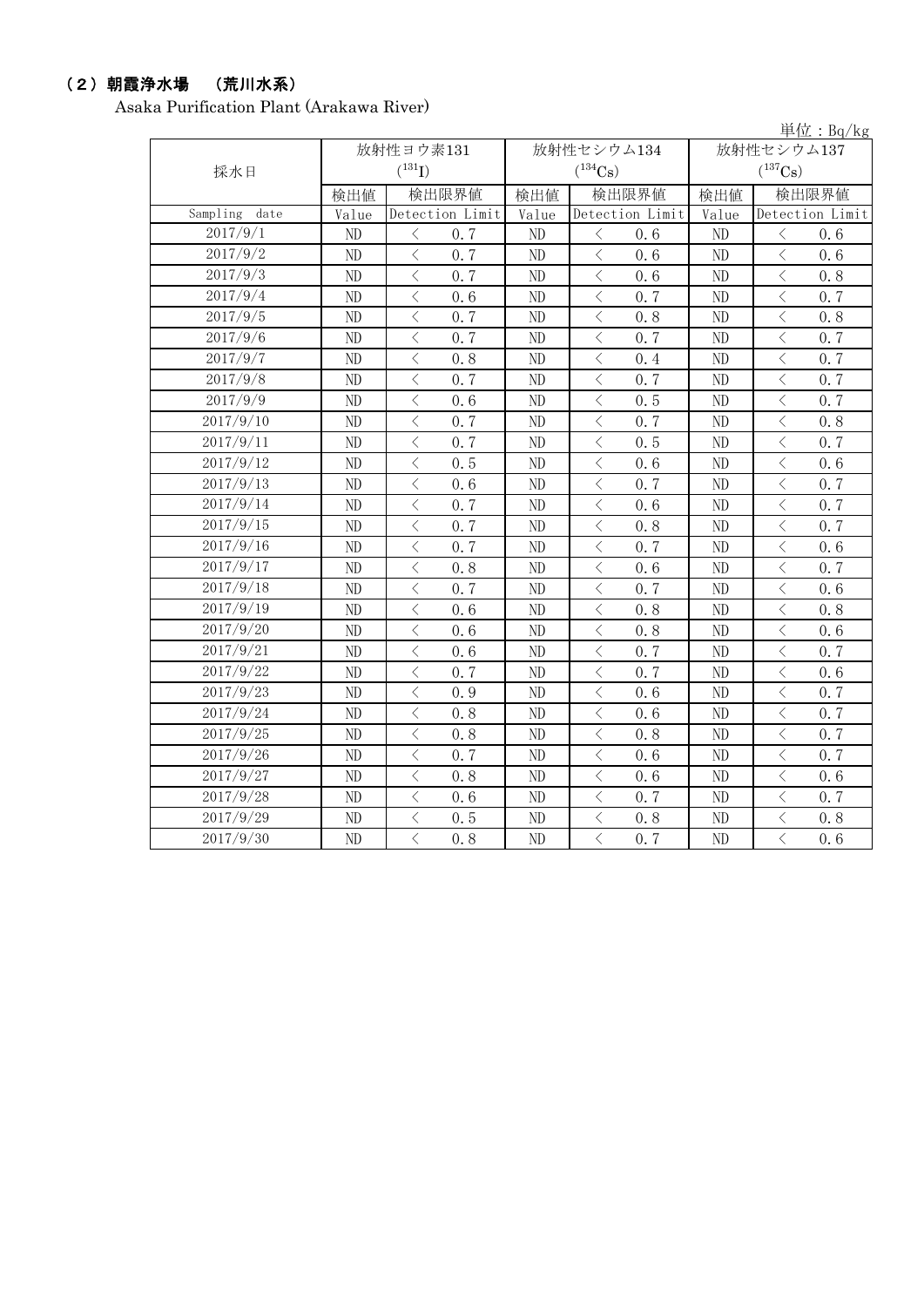# (3)小作浄水場 (多摩川水系)

Ozaku Purification Plant (Tamagawa River)

|                  |                                      |                                                 |          |                                                                                                                                                                      |            | 里 $\overline{w}$ : Bq/kg                         |  |
|------------------|--------------------------------------|-------------------------------------------------|----------|----------------------------------------------------------------------------------------------------------------------------------------------------------------------|------------|--------------------------------------------------|--|
|                  |                                      | 放射性ヨウ素131                                       |          | 放射性セシウム134                                                                                                                                                           | 放射性セシウム137 |                                                  |  |
| 採水日              | $(^{131}I)$<br>$(^{134}\mathrm{Cs})$ |                                                 |          |                                                                                                                                                                      |            | $(^{137}\mathrm{Cs})$                            |  |
|                  | 検出値                                  | 検出限界値                                           | 検出値      | 検出限界値                                                                                                                                                                | 検出値        | 検出限界値                                            |  |
| Sampling<br>date | Value                                | Detection Limit                                 | Value    | Detection Limit                                                                                                                                                      | Value      | Detection Limit                                  |  |
| 2017/9/1         | ND                                   | $\,<\,$<br>0.7                                  | $\rm ND$ | $\, <\,$<br>0.7                                                                                                                                                      | ND         | $\lt$<br>0.7                                     |  |
| 2017/9/2         | $\rm ND$                             | $\lt$<br>1                                      | $\rm ND$ | $\langle$<br>0.8                                                                                                                                                     | $\rm ND$   | $\overline{\left\langle \right\rangle }$<br>0.7  |  |
| 2017/9/3         | $\rm ND$                             | $\langle$<br>0.8                                | ND       | $\,$ $\,$ $\,$<br>0.6                                                                                                                                                | ND         | $\langle$<br>0.8                                 |  |
| 2017/9/4         | ND                                   | $\langle$<br>0.7                                | $\rm ND$ | $\lt$<br>0.7                                                                                                                                                         | ND         | $\langle$<br>0.7                                 |  |
| 2017/9/5         | $\rm ND$                             | $\overline{\left\langle \right\rangle }$<br>0.6 | ND       | $\overline{\left\langle \right\rangle }$<br>0.6                                                                                                                      | ND         | $\overline{\left\langle \right\rangle }$<br>0.7  |  |
| 2017/9/6         | $\rm ND$                             | $\langle$<br>0.8                                | ND       | $\langle$<br>0.6                                                                                                                                                     | ND         | $\langle$<br>0.8                                 |  |
| 2017/9/7         | ND                                   | $\langle$<br>0.7                                | ND       | $\lt$<br>0.6                                                                                                                                                         | ND         | $\lt$<br>0.6                                     |  |
| 2017/9/8         | $\rm ND$                             | $\lt$<br>0.7                                    | ND       | $\, \big\langle \,$<br>0.7                                                                                                                                           | ND         | $\langle$<br>0.6                                 |  |
| 2017/9/9         | $\rm ND$                             | $\lt$<br>0.7                                    | ND       | $\lt$<br>0.7                                                                                                                                                         | ND         | $\lt$<br>0.7                                     |  |
| 2017/9/10        | $\rm ND$                             | $\langle$<br>0.7                                | ND       | $\langle$<br>0.7                                                                                                                                                     | ND         | $\langle$<br>0.7                                 |  |
| 2017/9/11        | $\rm ND$                             | $\overline{\left\langle \right\rangle }$<br>0.7 | ND       | $\overline{\left\langle \right\rangle }$<br>0.6                                                                                                                      | ND         | $\overline{\left\langle \right\rangle }$<br>0.6  |  |
| 2017/9/12        | $\rm ND$                             | $\langle$<br>0.8                                | ND       | $\overline{\left\langle \right\rangle }$<br>0.8                                                                                                                      | ND         | $\overline{\left\langle \right\rangle }$<br>0.9  |  |
| 2017/9/13        | ND                                   | $\lt$<br>0.6                                    | ND       | $\lt$<br>0.6                                                                                                                                                         | ND         | $\langle$<br>0.7                                 |  |
| 2017/9/14        | ND                                   | $\langle$<br>0, 7                               | ND       | $\lt$<br>0.6                                                                                                                                                         | ND         | $\langle$<br>0.6                                 |  |
| 2017/9/15        | ND                                   | $\langle$<br>0.6                                | $\rm ND$ | $\lt$<br>0.4                                                                                                                                                         | $\rm ND$   | $\langle$<br>0.6                                 |  |
| 2017/9/16        | ND                                   | $\lt$<br>0.8                                    | ND       | $\lt$<br>0.4                                                                                                                                                         | ND         | $\lt$<br>0.7                                     |  |
| 2017/9/17        | $\rm ND$                             | $\langle$<br>0.6                                | ND       | $\overline{\left\langle \right\rangle }$<br>0.7                                                                                                                      | ND         | $\overline{\left\langle \right\rangle }$<br>0.7  |  |
| 2017/9/18        | $\rm ND$                             | $\lt$<br>0.5                                    | ND       | $\lt$<br>0.5                                                                                                                                                         | ND         | $\langle$<br>0.7                                 |  |
| 2017/9/19        | $\rm ND$                             | $\overline{\left\langle \right\rangle }$<br>0.7 | ND       | $\overline{\left\langle \right\rangle }$<br>0.7                                                                                                                      | ND         | $\langle$<br>0.6                                 |  |
| 2017/9/20        | $\rm ND$                             | $\lt$<br>0.7                                    | ND       | $\overline{\left\langle \right. }% ,\left\langle \overline{\left\langle \right. }% ,\left\langle \overline{\left\langle \right\rangle }\right\rangle \right.$<br>0.5 | ND         | $\langle$<br>0.6                                 |  |
| 2017/9/21        | $\rm ND$                             | $\langle$<br>0.6                                | ND       | $\lt$<br>0, 7                                                                                                                                                        | ND         | $\lt$<br>0, 7                                    |  |
| 2017/9/22        | ND                                   | $\langle$<br>0.6                                | ND       | $\langle$<br>0.7                                                                                                                                                     | ND         | $\langle$<br>0.7                                 |  |
| 2017/9/23        | $\rm ND$                             | $\overline{\left\langle \right\rangle }$<br>0.9 | ND       | $\overline{\left\langle \right\rangle }$<br>0, 7                                                                                                                     | ND         | $\overline{\left\langle \right\rangle }$<br>0, 7 |  |
| 2017/9/24        | $\rm ND$                             | $\langle$<br>0.7                                | ND       | $\langle$<br>0.6                                                                                                                                                     | ND         | $\langle$<br>0.8                                 |  |
| 2017/9/25        | $\rm ND$                             | $\overline{\left\langle \right\rangle }$<br>0.7 | ND       | $\overline{\left\langle \right\rangle }$<br>0.7                                                                                                                      | ND         | $\langle$<br>0.7                                 |  |
| 2017/9/26        | $\rm ND$                             | $\lt$<br>0.6                                    | ND       | $\langle$<br>0.7                                                                                                                                                     | ND         | $\langle$<br>0.6                                 |  |
| 2017/9/27        | $\rm ND$                             | $\langle$<br>0.7                                | ND       | $\lt$<br>0.7                                                                                                                                                         | ND         | $\langle$<br>0.7                                 |  |
| 2017/9/28        | ND                                   | $\langle$<br>0.6                                | $\rm ND$ | $\langle$<br>0.6                                                                                                                                                     | ND         | $\langle$<br>0.6                                 |  |
| 2017/9/29        | $\rm ND$                             | $\overline{\left\langle \right\rangle }$<br>0.6 | ND       | $\overline{\left\langle \right\rangle }$<br>0.7                                                                                                                      | ND         | $\overline{\left\langle \right\rangle }$<br>0.7  |  |
| 2017/9/30        | ND                                   | $\langle$<br>0.8                                | ND       | $\langle$<br>0.8                                                                                                                                                     | ND         | $\overline{\left\langle \right\rangle }$<br>0.8  |  |

道位: $B_0/b$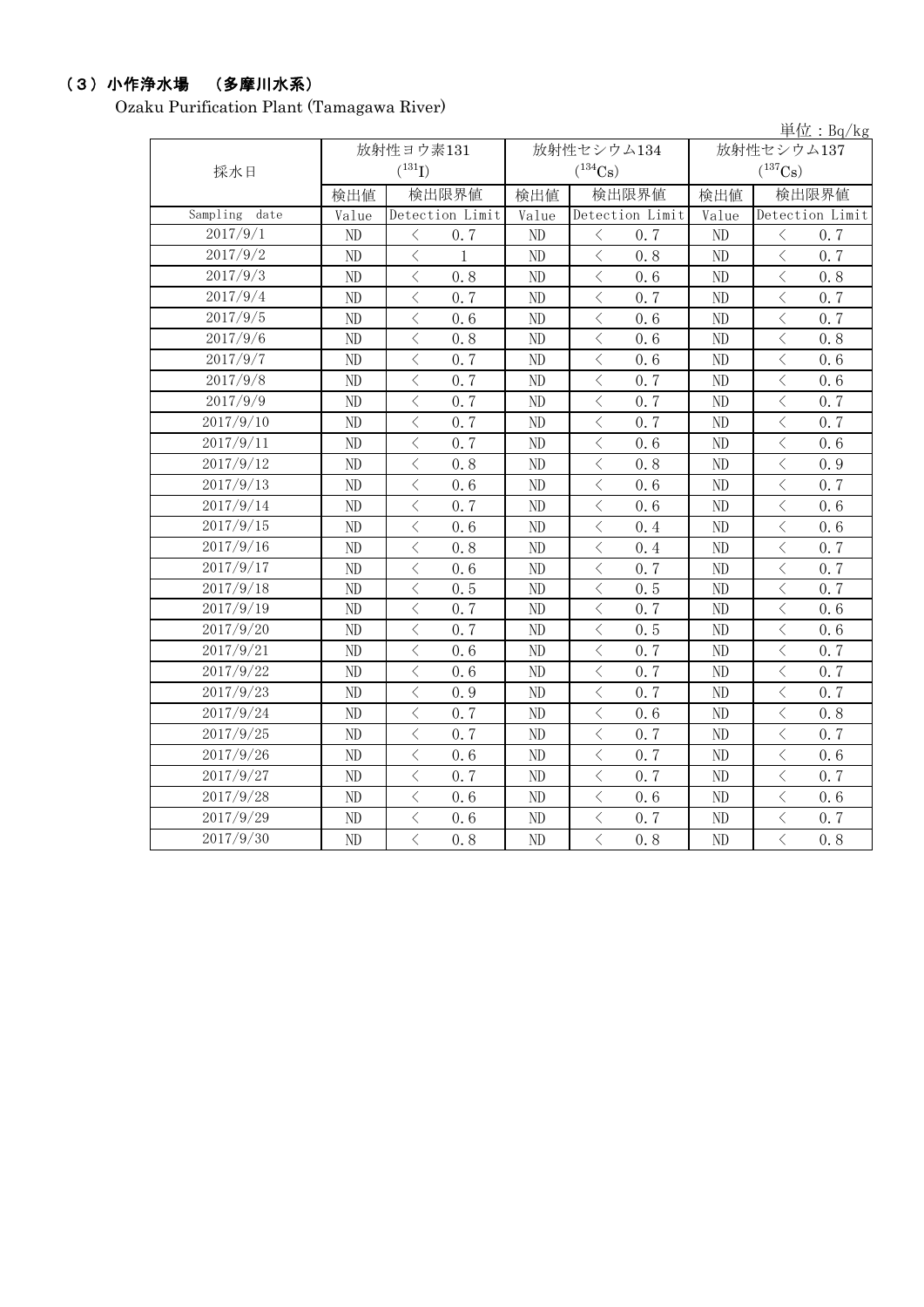# (4)東村山浄水場 (多摩川・荒川水系)

Higashi-murayama Purification Plant (Tamagawa・Arakawa River)

|                  |          |                                          |                 |       |                |                 |                       | 単位: Bq/kg                                |                 |  |  |
|------------------|----------|------------------------------------------|-----------------|-------|----------------|-----------------|-----------------------|------------------------------------------|-----------------|--|--|
|                  |          | 放射性ヨウ素131                                |                 |       | 放射性セシウム134     |                 | 放射性セシウム137            |                                          |                 |  |  |
| 採水日              |          | $(^{131}I)$                              |                 |       | $(^{134}Cs)$   |                 | $(^{137}\mathrm{Cs})$ |                                          |                 |  |  |
|                  | 検出値      | 検出限界値                                    |                 | 検出値   | 検出限界値          |                 | 検出値                   | 検出限界値                                    |                 |  |  |
| Sampling<br>date | Value    |                                          | Detection Limit | Value |                | Detection Limit | Value                 |                                          | Detection Limit |  |  |
| 2017/9/1         | ND       | $\langle$                                | 0.7             | ND    | $\langle$      | 0, 6            | ND                    | $\langle$                                | 0, 6            |  |  |
| 2017/9/2         | ND       | $\langle$                                | 0.6             | ND    | $\,$ $\,$ $\,$ | 0.6             | ND                    | $\langle$                                | 0.6             |  |  |
| 2017/9/3         | ND       | $\lt$                                    | 0.7             | ND    | $\lt$          | 0.7             | ND                    | $\lt$                                    | 0.6             |  |  |
| 2017/9/4         | ND       | $\lt$                                    | 0, 6            | ND    | $\, <\,$       | 0.7             | ND                    | $\lt$                                    | 0.7             |  |  |
| 2017/9/5         | ND       | $\, \zeta \,$                            | 0.6             | ND    | $\lt$          | 0.7             | ND                    | $\lt$                                    | 0.7             |  |  |
| 2017/9/6         | ND       | $\langle$                                | 0.6             | ND    | $\,$ $\,$ $\,$ | 0.7             | ND                    | $\langle$                                | 0.6             |  |  |
| 2017/9/7         | ND       | $\lt$                                    | 0.7             | ND    | $\langle$      | 0, 8            | ND                    | $\langle$                                | 0.7             |  |  |
| 2017/9/8         | ND       | $\overline{\left\langle \right\rangle }$ | 0.8             | ND    | $\lt$          | 0, 8            | ND                    | $\overline{\left\langle \right\rangle }$ | 0, 7            |  |  |
| 2017/9/9         | ND       | $\langle$                                | 0.8             | ND    | $\,$ $\,$ $\,$ | 0.7             | ND                    | $\overline{\left\langle \right\rangle }$ | 0.8             |  |  |
| 2017/9/10        | ND       | $\lt$                                    | 0.5             | ND    | $\,<\,$        | 0.7             | ND                    | $\langle$                                | 0.6             |  |  |
| 2017/9/11        | ND       | $\langle$                                | 0.6             | ND    | $\langle$      | 0, 6            | ND                    | $\langle$                                | 0.7             |  |  |
| 2017/9/12        | ND       | $\langle$                                | 0.7             | ND    | $\,$ $\,$ $\,$ | 0.6             | ND                    | $\lt$                                    | 0.6             |  |  |
| 2017/9/13        | ND       | $\lt$                                    | 0.6             | ND    | $\,<\,$        | 0, 7            | ND                    | $\lt$                                    | 0.7             |  |  |
| 2017/9/14        | ND       | $\langle$                                | 0.6             | ND    | $\lt$          | 0.7             | ND                    | $\lt$                                    | 0.7             |  |  |
| 2017/9/15        | ND       | $\langle$                                | 0.7             | ND    | $\langle$      | 0.7             | ND                    | $\lt$                                    | 0.7             |  |  |
| 2017/9/16        | ND       | $\lt$                                    | 0.8             | ND    | $\langle$      | 0.6             | ND                    | $\lt$                                    | 0.7             |  |  |
| 2017/9/17        | ND       | $\langle$                                | 0.6             | ND    | $\langle$      | 0.7             | ND                    | $\langle$                                | 0.7             |  |  |
| 2017/9/18        | ND       | $\langle$                                | 0.6             | ND    | $\lt$          | 0.7             | ND                    | $\langle$                                | 0, 6            |  |  |
| 2017/9/19        | ND       | $\langle$                                | 0.6             | ND    | $\,$ $\,$ $\,$ | 0.7             | ND                    | $\langle$                                | 0.7             |  |  |
| 2017/9/20        | ND       | $\langle$                                | 0.8             | ND    | $\,$ $\,$ $\,$ | 0.9             | ND                    | $\langle$                                | 0.7             |  |  |
| 2017/9/21        | ND       | $\lt$                                    | 0.7             | ND    | $\, < \,$      | 0.6             | ND                    | $\langle$                                | 0.7             |  |  |
| 2017/9/22        | ND       | $\lt$                                    | 0.6             | ND    | $\langle$      | 0.6             | ND                    | $\langle$                                | 0.6             |  |  |
| 2017/9/23        | ND       | $\langle$                                | 0.6             | ND    | $\langle$      | 0, 7            | ND                    | $\langle$                                | 0, 6            |  |  |
| 2017/9/24        | ND       | $\langle$                                | 0.8             | ND    | $\,$ $\,$ $\,$ | 0.6             | ND                    | $\langle$                                | 0.6             |  |  |
| 2017/9/25        | ND       | $\langle$                                | 0.6             | ND    | $\langle$      | 0.6             | ND                    | $\langle$                                | 0.8             |  |  |
| 2017/9/26        | ND       | $\lt$                                    | 0.7             | ND    | $\,<\,$        | 0.8             | ND                    | $\langle$                                | 0.7             |  |  |
| 2017/9/27        | ND       | $\, < \,$                                | 0.6             | ND    | $\lt$          | 0.7             | ND                    | $\lt$                                    | 0.8             |  |  |
| 2017/9/28        | $\rm ND$ | $\langle$                                | 0.6             | ND    | $\langle$      | 0.6             | ND                    | $\langle$                                | 0.7             |  |  |
| 2017/9/29        | ND       | $\lt$                                    | 0.6             | ND    | $\, < \,$      | 0.8             | ND                    | $\langle$                                | 0.7             |  |  |
| 2017/9/30        | ND       | $\overline{\left\langle \right\rangle }$ | 0.7             | ND    | $\langle$      | 0, 6            | ND                    | $\overline{\left\langle \right\rangle }$ | 0.7             |  |  |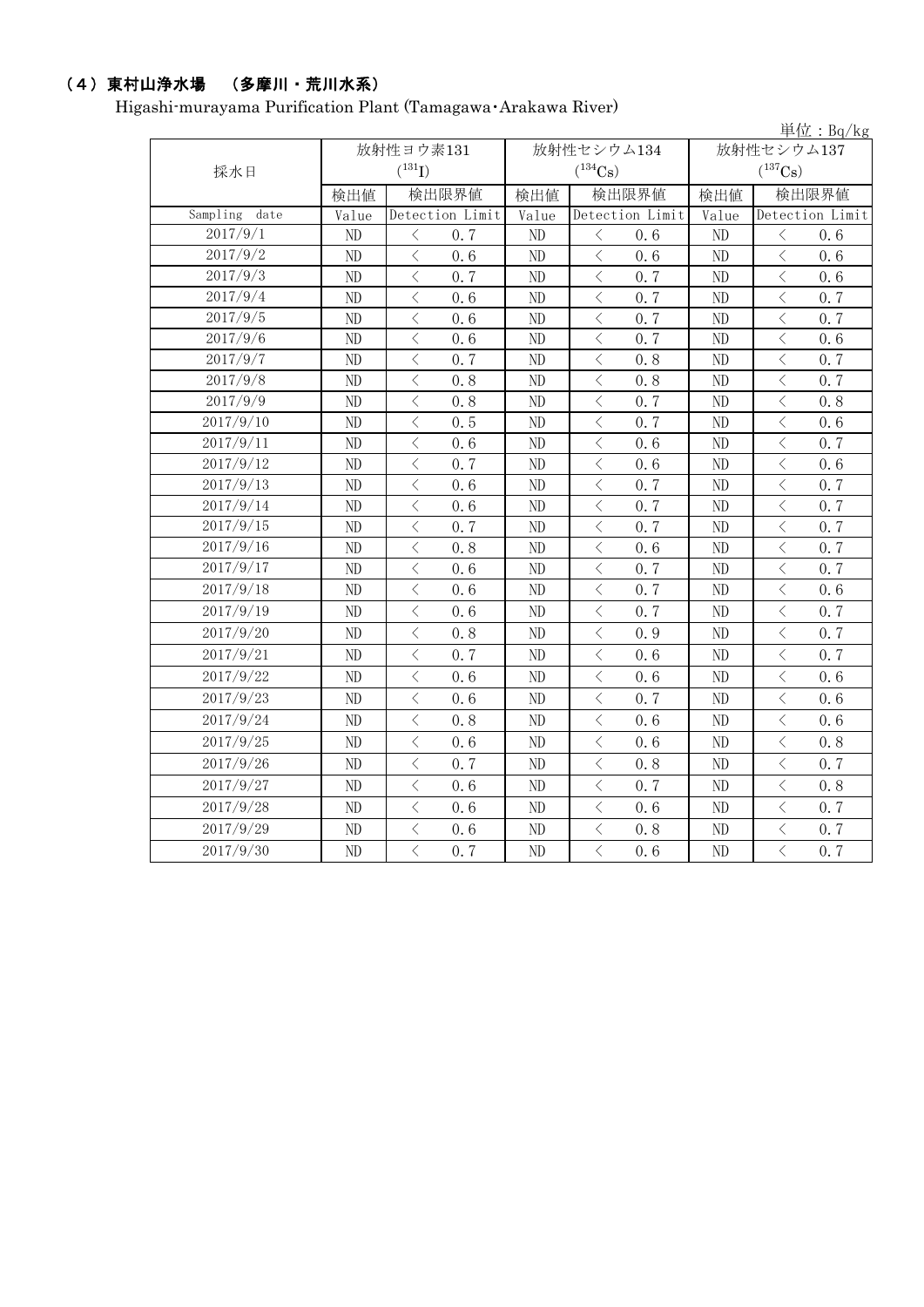# (5)長沢浄水場 (相模川水系)

Nagasawa Purification Plant (Sagamigawa River)

|                  |          |                                                 |       |                                                 |              | 単位: $Bq/kg$                                                                                                                                                          |  |
|------------------|----------|-------------------------------------------------|-------|-------------------------------------------------|--------------|----------------------------------------------------------------------------------------------------------------------------------------------------------------------|--|
|                  |          | 放射性ヨウ素131                                       |       | 放射性セシウム134                                      |              | 放射性セシウム137                                                                                                                                                           |  |
| 採水日              |          | $(^{131}I)$                                     |       | $(^{134}Cs)$                                    | $(^{137}Cs)$ |                                                                                                                                                                      |  |
|                  | 検出値      | 検出限界値                                           | 検出値   | 検出限界値                                           | 検出値          | 検出限界値                                                                                                                                                                |  |
| Sampling<br>date | Value    | Detection Limit                                 | Value | Detection Limit                                 | Value        | Detection Limit                                                                                                                                                      |  |
| 2017/9/1         | ND       | $\langle$<br>0.7                                | ND    | $\langle$<br>0.6                                | ND           | $\langle$<br>0.6                                                                                                                                                     |  |
| 2017/9/2         | ND       | $\overline{\left\langle \right\rangle }$<br>0.7 | ND    | $\langle$<br>0, 7                               | ND           | $\overline{\left\langle \right\rangle }$<br>0, 6                                                                                                                     |  |
| 2017/9/3         | ND       | $\lt$<br>0, 7                                   | ND    | $\langle$<br>0.8                                | ND           | $\lt$<br>0, 8                                                                                                                                                        |  |
| 2017/9/4         | ND       | $\overline{\left\langle \right\rangle }$<br>0.7 | ND    | $\,$ $\,$ $\,$<br>0.7                           | ND           | $\overline{\left\langle \right\rangle }$<br>0.7                                                                                                                      |  |
| 2017/9/5         | ND       | $\overline{\left\langle \right\rangle }$<br>0.7 | ND    | $\,<\,$<br>0.8                                  | ND           | $\overline{\left\langle \right. }% ,\left\langle \overline{\left\langle \right. }% ,\left\langle \overline{\left\langle \right\rangle }\right\rangle \right.$<br>0.7 |  |
| 2017/9/6         | ND       | $\overline{\left\langle \right\rangle }$<br>0.7 | ND    | $\,$ $\,$ $\,$<br>0.7                           | ND           | $\overline{\left\langle \right\rangle }$<br>0.6                                                                                                                      |  |
| 2017/9/7         | ND       | $\langle$<br>0.7                                | ND    | $\overline{\left\langle \right\rangle }$<br>0.6 | ND           | $\overline{\left\langle \right\rangle }$<br>0.6                                                                                                                      |  |
| 2017/9/8         | ND       | $\langle$<br>0.7                                | ND    | $\langle$<br>0.7                                | ND           | $\overline{\left\langle \right\rangle }$<br>0.7                                                                                                                      |  |
| 2017/9/9         | ND       | $\lt$<br>0.6                                    | ND    | $\,$ $\,$ $\,$<br>0.6                           | ND           | $\langle$<br>0.7                                                                                                                                                     |  |
| 2017/9/10        | ND       | $\langle$<br>0.6                                | ND    | $\langle$<br>0.7                                | ND           | $\langle$<br>0.7                                                                                                                                                     |  |
| 2017/9/11        | $\rm ND$ | $\langle$<br>0.5                                | ND    | $\,$ $\,$ $\,$<br>0.7                           | ND           | $\langle$<br>0, 7                                                                                                                                                    |  |
| 2017/9/12        | ND       | $\overline{\left\langle \right\rangle }$<br>0.6 | ND    | $\,$ $\,$ $\,$<br>0.6                           | ND           | $\overline{\left\langle \right\rangle }$<br>0.6                                                                                                                      |  |
| 2017/9/13        | ND       | $\langle$<br>0.6                                | ND    | $\, <\,$<br>0.6                                 | ND           | $\langle$<br>0.7                                                                                                                                                     |  |
| 2017/9/14        | ND       | $\langle$<br>0.7                                | ND    | $\overline{\left\langle \right\rangle }$<br>0.6 | ND           | $\overline{\left\langle \right\rangle }$<br>0.7                                                                                                                      |  |
| 2017/9/15        | ND       | $\lt$<br>0.7                                    | ND    | $\,<\,$<br>0.6                                  | ND           | $\langle$<br>0.7                                                                                                                                                     |  |
| 2017/9/16        | ND       | $\langle$<br>0.8                                | ND    | $\,$ $\,$ $\,$<br>0.7                           | ND           | $\overline{\left\langle \right\rangle }$<br>0.7                                                                                                                      |  |
| 2017/9/17        | ND       | $\overline{\left\langle \right\rangle }$<br>0.7 | ND    | $\overline{\left\langle \right\rangle }$<br>0.7 | ND           | $\overline{\left\langle \right\rangle }$<br>0, 7                                                                                                                     |  |
| 2017/9/18        | ND       | $\overline{\left\langle \right\rangle }$<br>0.6 | ND    | $\langle$<br>0.6                                | ND           | $\overline{\left\langle \right\rangle }$<br>0.6                                                                                                                      |  |
| 2017/9/19        | ND       | $\langle$<br>0, 7                               | ND    | $\langle$<br>0, 7                               | ND           | $\overline{\left\langle \right\rangle }$<br>0.7                                                                                                                      |  |
| 2017/9/20        | ND       | $\lt$<br>0.7                                    | ND    | $\lt$<br>0.6                                    | ND           | $\langle$<br>0.7                                                                                                                                                     |  |
| 2017/9/21        | ND       | $\lt$<br>0.7                                    | ND    | $\langle$<br>0.6                                | $\rm ND$     | $\lt$<br>0.7                                                                                                                                                         |  |
| 2017/9/22        | ND       | $\lt$<br>0.6                                    | ND    | $\langle$<br>0.6                                | ND           | $\langle$<br>0.7                                                                                                                                                     |  |
| 2017/9/23        | ND       | $\lt$<br>0.7                                    | ND    | $\,<\,$<br>0.7                                  | ND           | $\langle$<br>0.7                                                                                                                                                     |  |
| 2017/9/24        | ND       | $\lt$<br>0.8                                    | ND    | $\,<\,$<br>0.7                                  | ND           | $\langle$<br>0.9                                                                                                                                                     |  |
| 2017/9/25        | ND       | $\overline{\left\langle \right\rangle }$<br>0.6 | ND    | $\,$ $\,$ $\,$<br>0.7                           | ND           | $\overline{\left\langle \right\rangle }$<br>0.8                                                                                                                      |  |
| 2017/9/26        | ND       | $\overline{\left\langle \right\rangle }$<br>0.6 | ND    | $\langle$<br>0.6                                | ND           | $\langle$<br>0.7                                                                                                                                                     |  |
| 2017/9/27        | ND       | $\langle$<br>0.7                                | ND    | $\,$ $\,$ $\,$<br>0.8                           | ND           | $\overline{\left\langle \right\rangle }$<br>0.6                                                                                                                      |  |
| 2017/9/28        | ND       | $\overline{\left\langle \right\rangle }$<br>0.7 | ND    | $\,$ $\,$ $\,$<br>0.7                           | ND           | $\overline{\left\langle \right\rangle }$<br>0.6                                                                                                                      |  |
| 2017/9/29        | ND       | $\langle$<br>0.8                                | ND    | $\,$ $\,$ $\,$<br>0.5                           | ND           | $\overline{\langle}$<br>0.8                                                                                                                                          |  |
| 2017/9/30        | ND       | $\overline{\left\langle \right\rangle }$<br>0.8 | ND    | $\lt$<br>0, 7                                   | ND           | $\overline{\left\langle \right\rangle }$<br>0, 7                                                                                                                     |  |